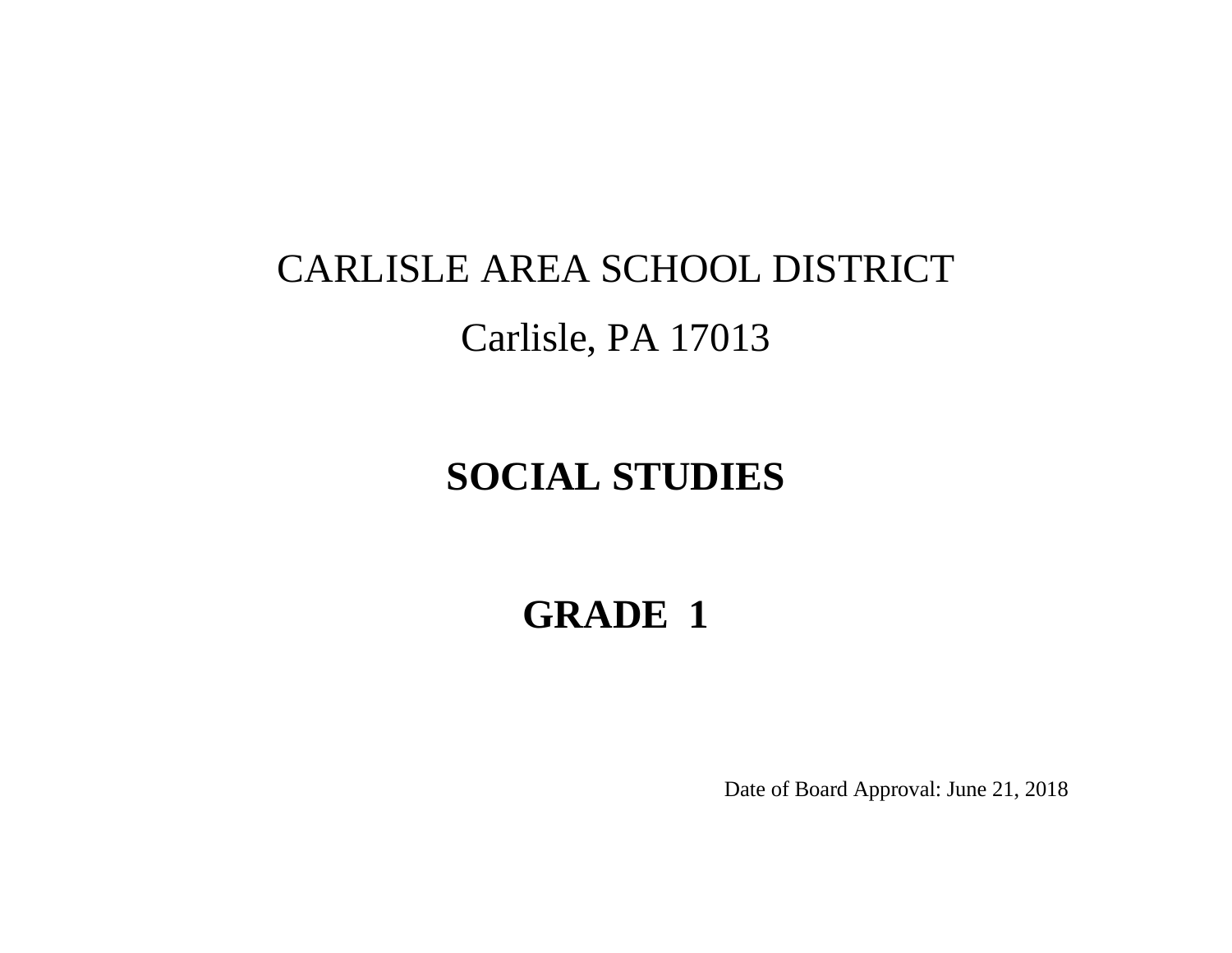#### CARLISLE AREA SCHOOL DISTRICT PLANNED INSTRUCTION COVER PAGE

| TITLE OF COURSE: Social Studies |                | <b>SUBJECT:</b>  | <b>Social Studies</b> | <b>GRADE LEVEL:</b> |         |
|---------------------------------|----------------|------------------|-----------------------|---------------------|---------|
| <b>COURSE LENGTH:</b>           | Year           | <b>DURATION:</b> | 30 Minutes            | <b>FREQUENCY:</b>   | 86 days |
| <b>PREREQUISITES:</b>           | Not applicable | <b>CREDIT:</b>   | Not Applicable        | LEVEL:              | N/A     |

#### **Course Description/Objectives:**

Elementary social studies curriculum provides all students instruction in the four PA Academic Standards areas to include: Civics and Government, Economics, History and Geography. In Grade 1, the study of civics and government focuses on school rules and responsibilities to include order and safety, consequences and individual behavior. The study of economics moves from wants versus needs to individual interest and choice. History units include American landmarks, change over time and cultural diversity. Students will begin to student history through significant landmarks and famous Americans. Customs, traditions and holiday celebrations help students understand that things are different in other parts of the world. In geography, students will distinguish between location and place. The use of maps and globes is introduced.

**Curriculum Writing Committee:** Alicia DeAngelis Denise Eschenmann Meredith Frohman Rebecca Good

Lori Staub

Janelle Green Celina Haase Bridget Henne Jessica Hollenbach Meghan Kanazawa Stephanie Kirkhoff Kyle Slusser Denise Stasyszyn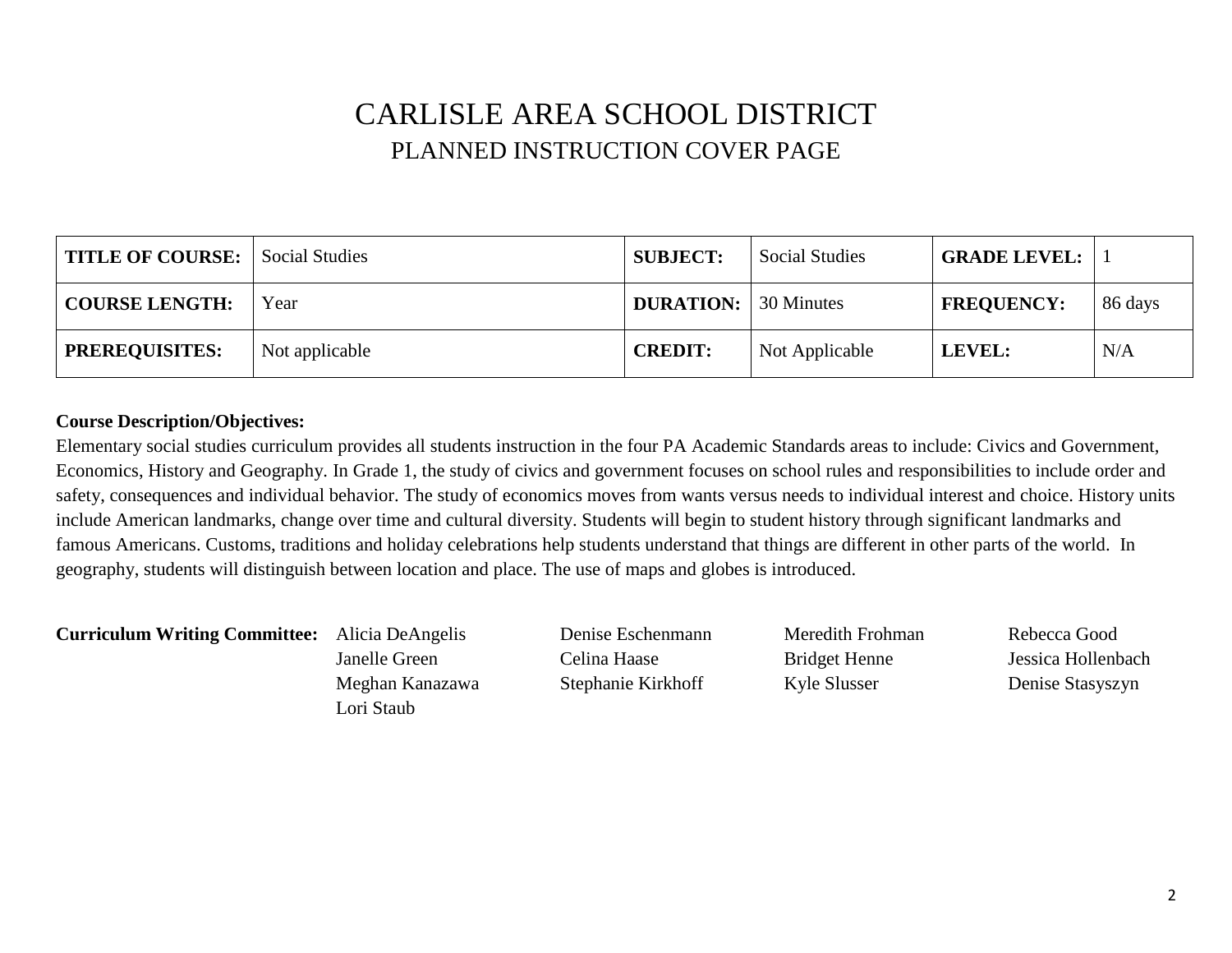#### **COURSE TIMELINE**

| Unit 1: Civics and Government: School Rules and Responsibilities |                      | 6 days  |
|------------------------------------------------------------------|----------------------|---------|
| Order and safety<br>$\bullet$                                    |                      |         |
| Consequences                                                     |                      |         |
| Individual behavior                                              |                      |         |
| <b>Unit 2: Civics and Government: Community Workers</b>          |                      | 6 days  |
| • Roles                                                          |                      |         |
| Unit 3: Geography: Map Skills                                    |                      | 9 days  |
| Maps and globes                                                  |                      |         |
| Location versus place                                            |                      |         |
| Characteristics of location and place<br>$\bullet$               |                      |         |
| <b>Unit 4: Economics: Wants, Needs and Personal Choice</b>       |                      | 5 days  |
| Wants versus needs                                               |                      |         |
| Individual interest and choice<br>$\bullet$                      |                      |         |
| <b>Unit 5: History: American Landmarks</b>                       |                      | 15 days |
| History and ideals                                               |                      |         |
| Significant landmarks<br>$\bullet$                               |                      |         |
| <b>Unit 6: History: Change Over Time</b>                         |                      | 15 days |
| <b>Significant Americans</b><br>$\bullet$                        |                      |         |
| <b>Unit 7: History: Cultural Diversity</b>                       |                      | 30 days |
| Customs and traditions                                           |                      |         |
| Holiday celebrations<br>$\bullet$                                |                      |         |
|                                                                  | <b>TOTAL</b> 86 days |         |
|                                                                  |                      |         |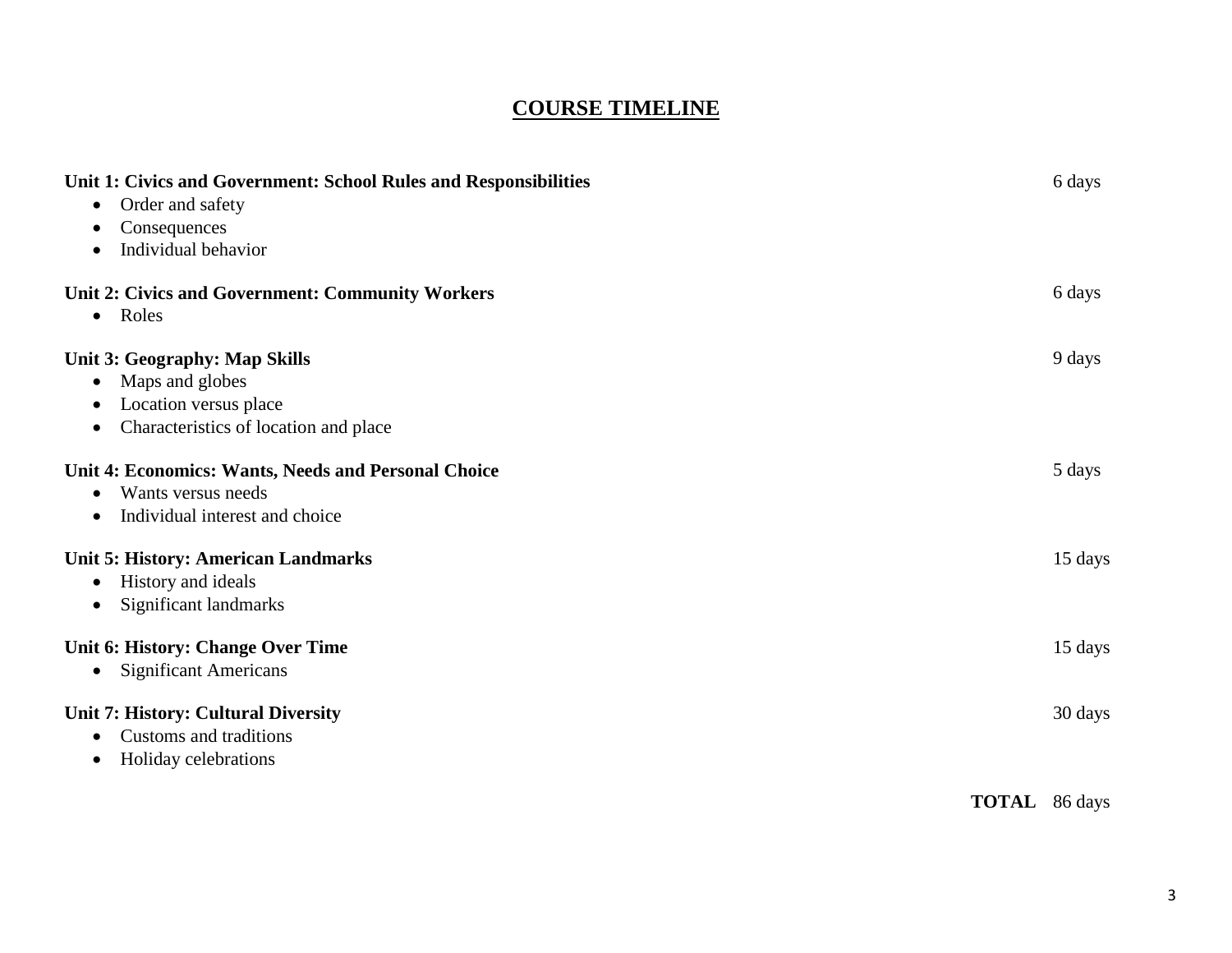| COURSE:         | Social Studies                                           | <b>TIME FRAME:</b> 6 days |  |
|-----------------|----------------------------------------------------------|---------------------------|--|
| $\mid$ UNIT #1: | Civics and Government: School Rules and Responsibilities | <b>GRADE:</b>             |  |

|         | <b>PA Academic Standards</b>                                                                                           |  |  |  |
|---------|------------------------------------------------------------------------------------------------------------------------|--|--|--|
|         | <b>Academic Standards for Civics and Government</b>                                                                    |  |  |  |
| 5.1.1.A | • Explain the purposes of rules in the classroom and school community.                                                 |  |  |  |
| 5.1.1.B | • Explain the importance of rules in the classroom.                                                                    |  |  |  |
| 5.1.1.D | • Explain the importance of written rules and laws.                                                                    |  |  |  |
| 5.3.1.F | • Identify and explain behaviors for responsible classroom citizens and possible consequences of inappropriate action. |  |  |  |
| 5.1.1.E | • Describe students' responsibilities in the school and community.                                                     |  |  |  |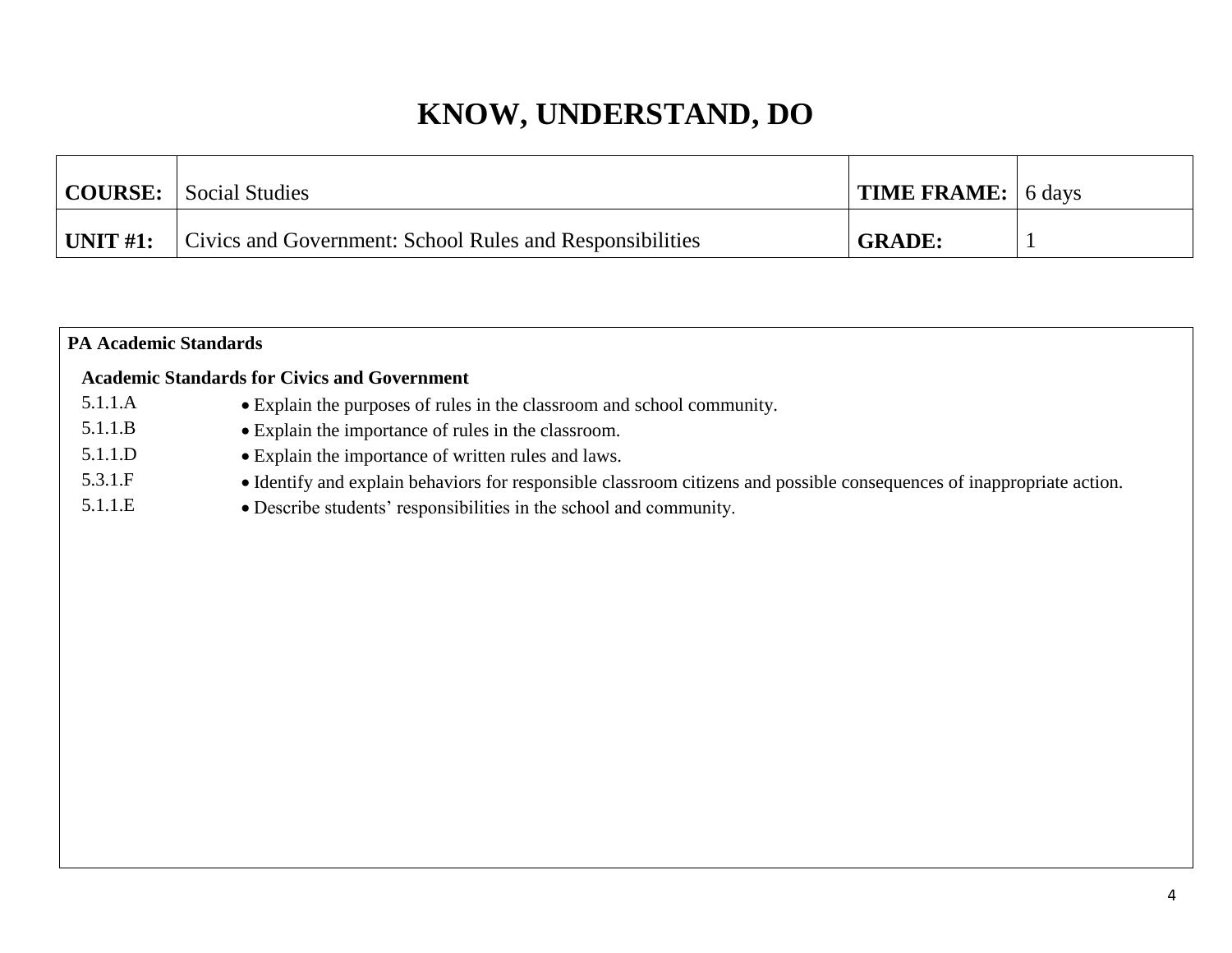|                 | <b>COURSE:</b> Social Studies                            | $\vert$ TIME FRAME: $\vert$ 6 days |  |
|-----------------|----------------------------------------------------------|------------------------------------|--|
| $\mid$ UNIT #1: | Civics and Government: School Rules and Responsibilities | <b>GRADE:</b>                      |  |

| <b>UNDERSTANDINGS</b>                                                                                       |                                                                                                                             |  |  |  |
|-------------------------------------------------------------------------------------------------------------|-----------------------------------------------------------------------------------------------------------------------------|--|--|--|
|                                                                                                             | Citizens are governed by rules within an organized system.                                                                  |  |  |  |
|                                                                                                             |                                                                                                                             |  |  |  |
|                                                                                                             |                                                                                                                             |  |  |  |
|                                                                                                             | <b>COMMON ASSESSMENTS/CULMINATING ACTIVITY</b>                                                                              |  |  |  |
|                                                                                                             |                                                                                                                             |  |  |  |
| <b>KNOW</b>                                                                                                 | <b>DO</b>                                                                                                                   |  |  |  |
| Students follow rules to promote order and safety at school.                                                | Model responsibility by following school rules.                                                                             |  |  |  |
| There are consequences for not following rules.<br>Responsible school behavior includes following rules and | Describe the effects of following or not following school rules.<br>Distinguish between examples and non-examples of school |  |  |  |
| displaying the characteristics of a good student.                                                           | responsibilities.                                                                                                           |  |  |  |
|                                                                                                             |                                                                                                                             |  |  |  |
|                                                                                                             |                                                                                                                             |  |  |  |
|                                                                                                             |                                                                                                                             |  |  |  |
|                                                                                                             |                                                                                                                             |  |  |  |
|                                                                                                             |                                                                                                                             |  |  |  |
|                                                                                                             |                                                                                                                             |  |  |  |
|                                                                                                             |                                                                                                                             |  |  |  |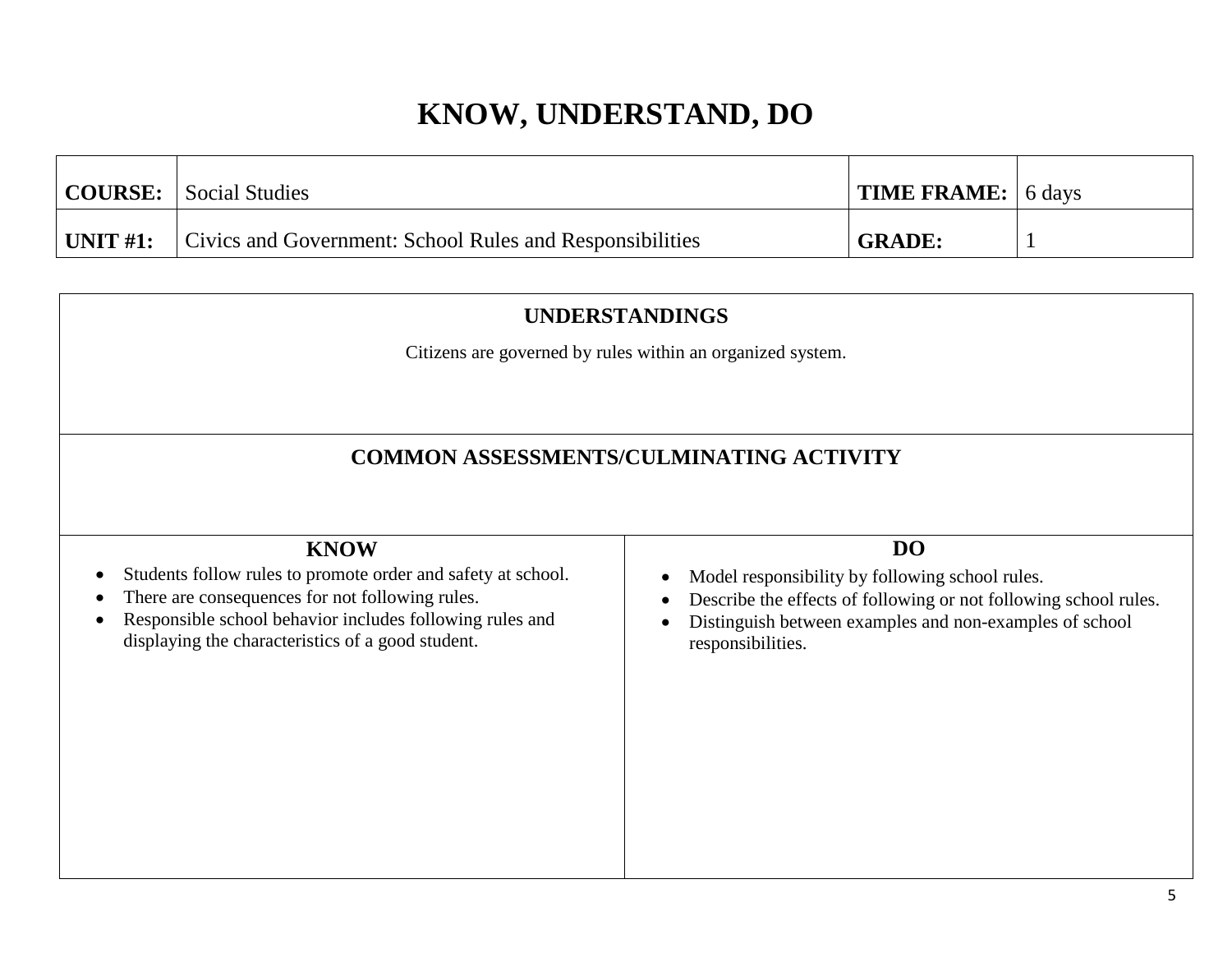| <b>COURSE:</b> Social Studies                            | $\vert$ TIME FRAME: $\vert$ 6 days |  |
|----------------------------------------------------------|------------------------------------|--|
| <b>UNIT #2:</b> Civics and Government: Community Workers | <b>GRADE:</b>                      |  |

#### **PA Academic Standards**

#### **Academic Standards for Civics and Government**

- 
- 5.3.1.A Identify the roles of local government (fire, police, etc.).
- 5.3.1.C Identify the value of firefighters, police officers, and emergency workers in the community.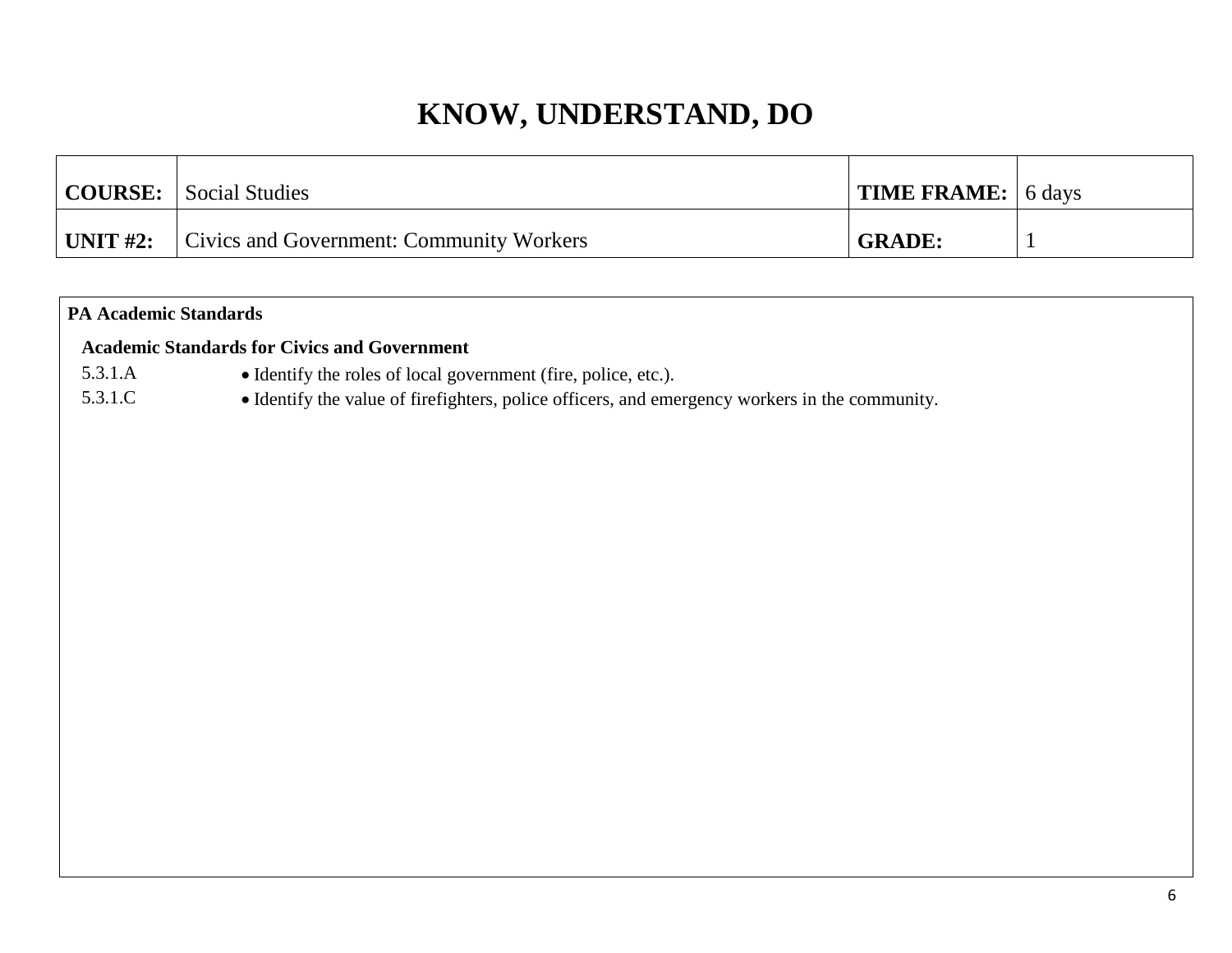|                 | <b>COURSE:</b> Social Studies            | <b>TIME FRAME:</b> 6 days |  |
|-----------------|------------------------------------------|---------------------------|--|
| $\mid$ UNIT #2: | Civics and Government: Community Workers | <b>GRADE:</b>             |  |

| <b>UNDERSTANDINGS</b>                                                                                                             |                                                                                                  |  |
|-----------------------------------------------------------------------------------------------------------------------------------|--------------------------------------------------------------------------------------------------|--|
|                                                                                                                                   | Citizens are governed by rules within an organized system.                                       |  |
|                                                                                                                                   |                                                                                                  |  |
|                                                                                                                                   |                                                                                                  |  |
|                                                                                                                                   | <b>COMMON ASSESSMENTS/CULMINATING ACTIVITY</b>                                                   |  |
|                                                                                                                                   |                                                                                                  |  |
| <b>KNOW</b>                                                                                                                       | <b>DO</b>                                                                                        |  |
| There are workers in our community that have unique roles.<br>Community workers help promote safety and order in our<br>$\bullet$ | Connect a community worker to a problem, such as "Who would<br>help if a building were on fire?" |  |
| community.                                                                                                                        | Explain how community workers promote safety and order.                                          |  |
|                                                                                                                                   |                                                                                                  |  |
|                                                                                                                                   |                                                                                                  |  |
|                                                                                                                                   |                                                                                                  |  |
|                                                                                                                                   |                                                                                                  |  |
|                                                                                                                                   |                                                                                                  |  |
|                                                                                                                                   |                                                                                                  |  |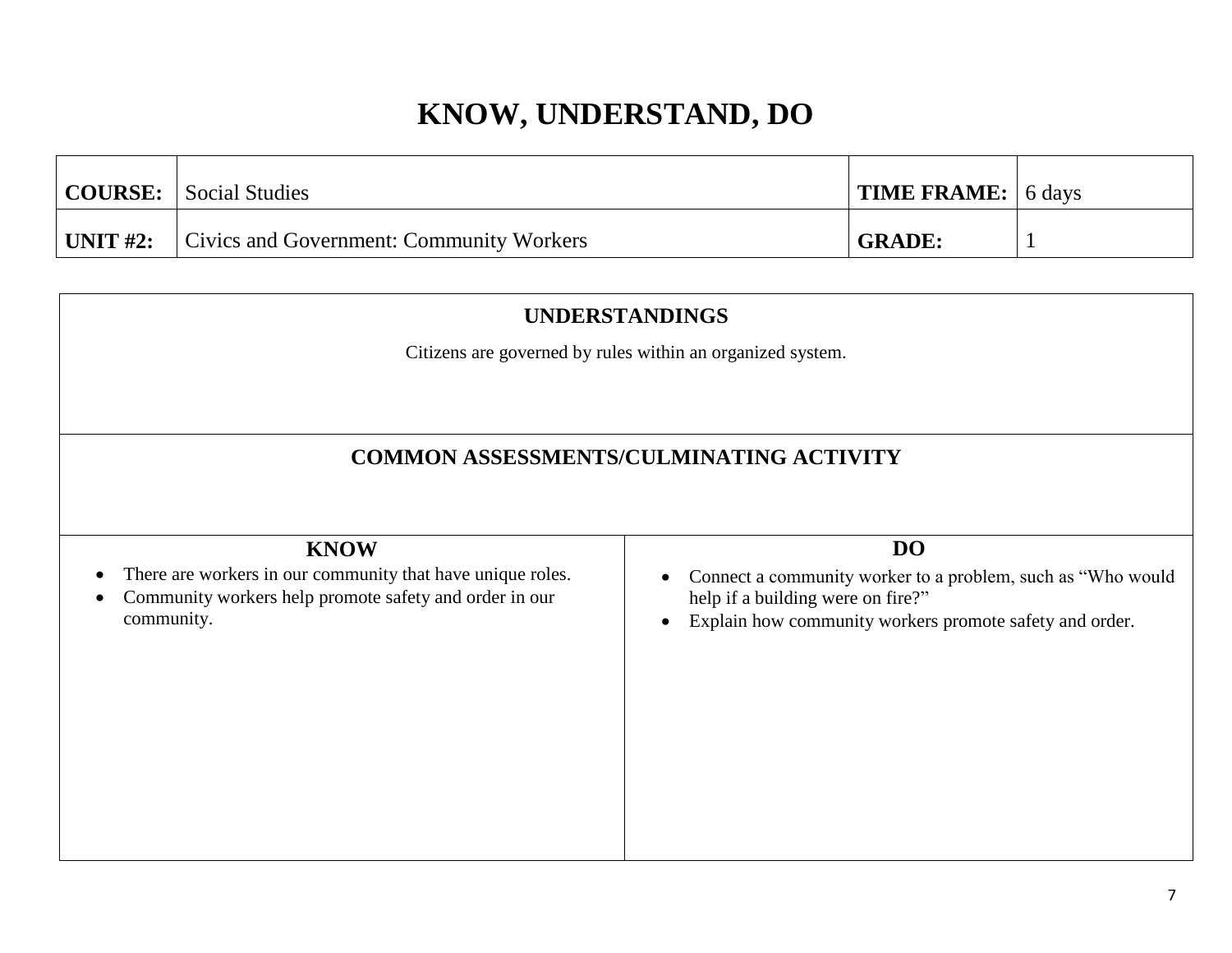| <b>COURSE:</b> | Social Studies        | <b>TIME FRAME:</b> 9 days |  |
|----------------|-----------------------|---------------------------|--|
| UNIT $#3$ :    | Geography: Map Skills | <b>GRADE:</b>             |  |

| <b>PA Academic Standards</b> |                                                                  |
|------------------------------|------------------------------------------------------------------|
|                              | <b>Academic Standards for Geography</b>                          |
| 7.1.1.A                      | • Identify geographic tools.                                     |
| 7.1.1.B                      | • Describe places in geographic reference in physical features.  |
| 7.2.1.A                      | • Identify physical characteristics in the community and region. |
|                              |                                                                  |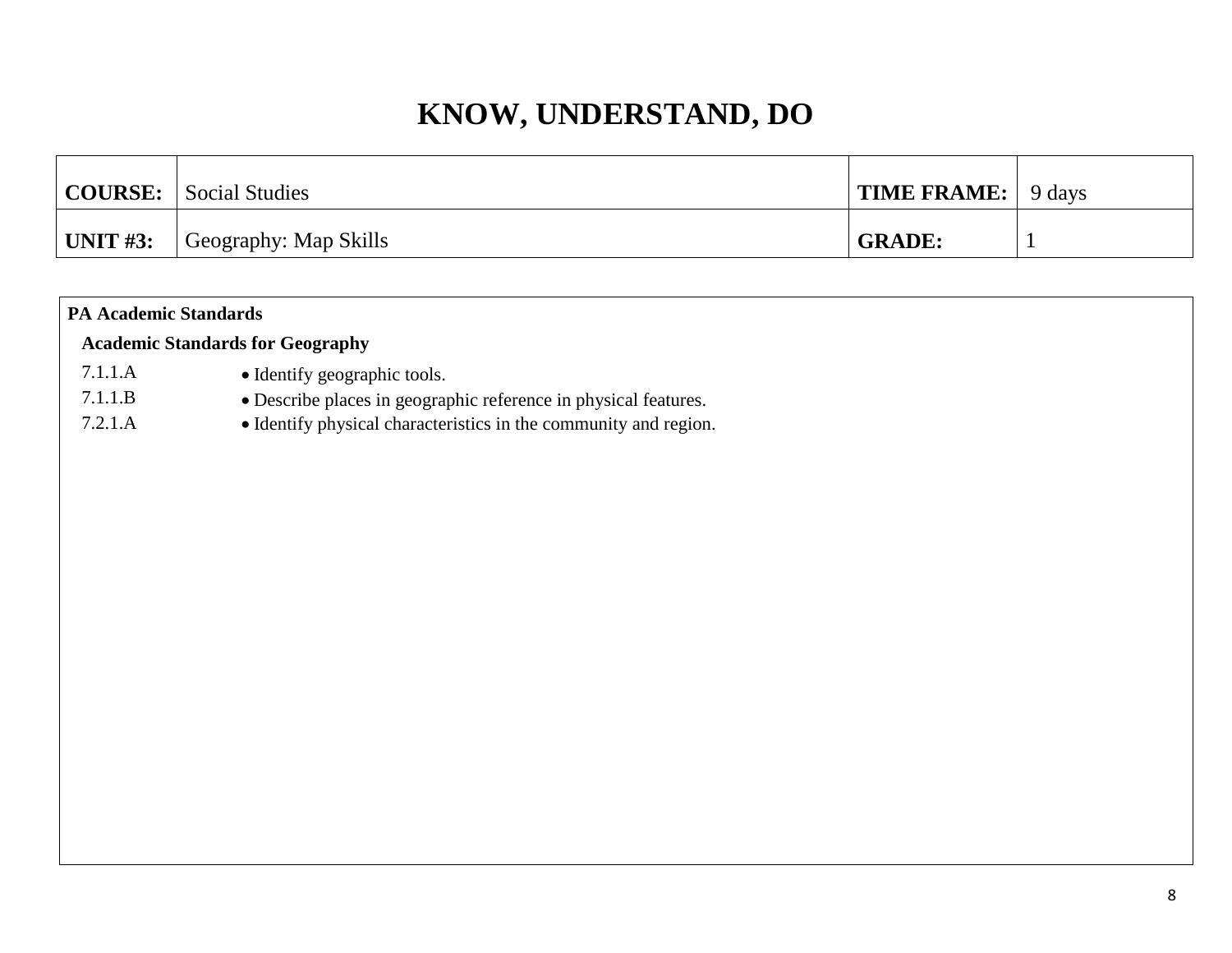|                 | COURSE: Social Studies | $\vert$ TIME FRAME: $\vert$ 9 days |  |
|-----------------|------------------------|------------------------------------|--|
| $\mid$ UNIT #3: | Geography: Map Skills  | <b>GRADE:</b>                      |  |

| <b>UNDERSTANDINGS</b>                                                                                                                                                                                          |                                                                                                              |  |  |
|----------------------------------------------------------------------------------------------------------------------------------------------------------------------------------------------------------------|--------------------------------------------------------------------------------------------------------------|--|--|
| Geographic tools help us to understand our world. Studying geography helps us to understand that daily life is different in different parts of the<br>world.<br><b>COMMON ASSESSMENTS/CULMINATING ACTIVITY</b> |                                                                                                              |  |  |
|                                                                                                                                                                                                                |                                                                                                              |  |  |
| <b>KNOW</b><br>Maps and globes are geographic tools that show locations.                                                                                                                                       | <b>DO</b><br>Describe the features of maps and globes, including that they                                   |  |  |
| Location refers to where something or someone is on Earth.                                                                                                                                                     | show location.                                                                                               |  |  |
| Place refers to the physical features of a location.<br>Our location is Carlisle (city), Pennsylvania (state), United States                                                                                   | Compare and contrast location and place.<br>Identify and describe characteristics of our location and place. |  |  |
| of America (country).                                                                                                                                                                                          | Identify our city, state, and country.                                                                       |  |  |
|                                                                                                                                                                                                                |                                                                                                              |  |  |
|                                                                                                                                                                                                                |                                                                                                              |  |  |
|                                                                                                                                                                                                                |                                                                                                              |  |  |
|                                                                                                                                                                                                                |                                                                                                              |  |  |
|                                                                                                                                                                                                                |                                                                                                              |  |  |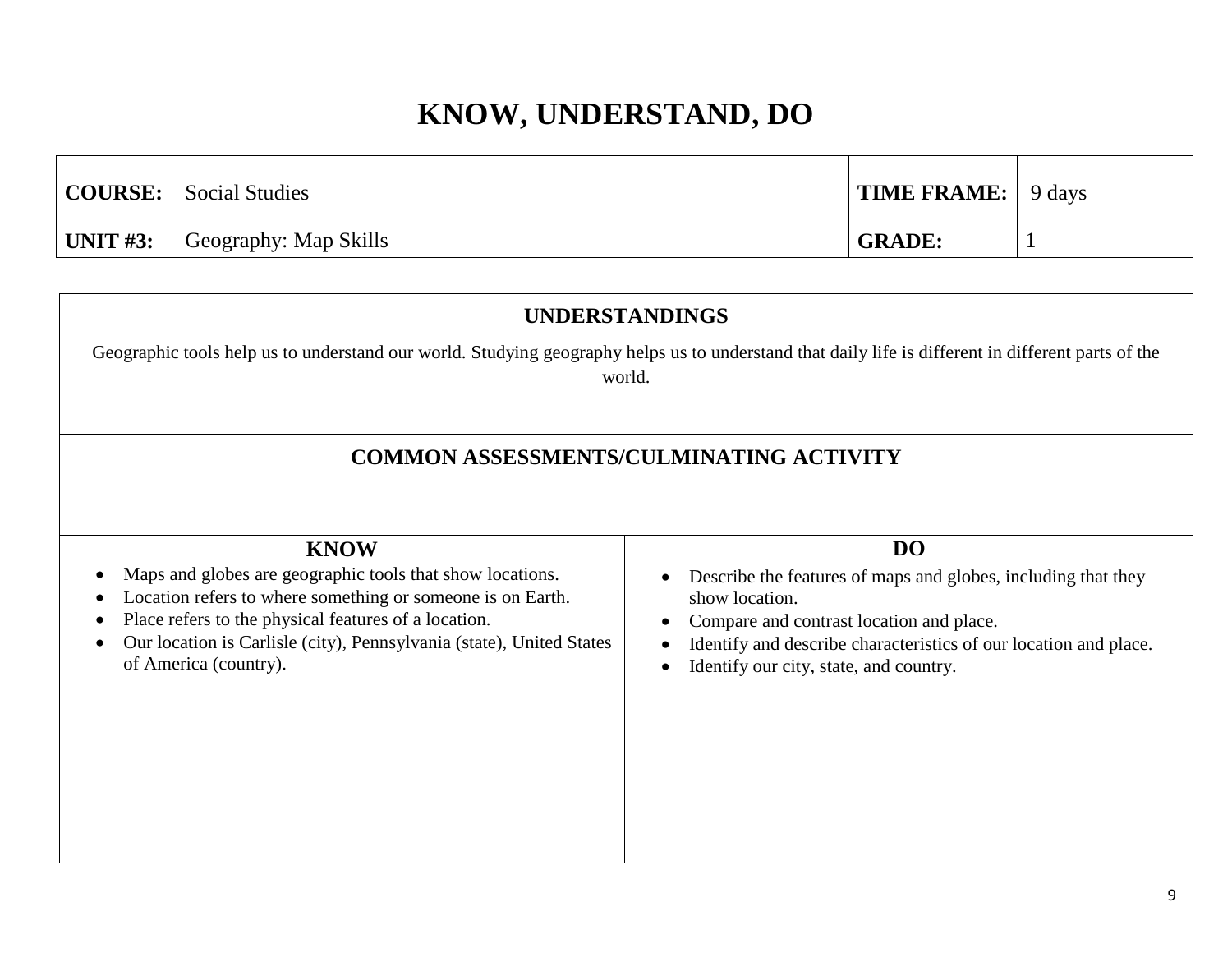| <b>COURSE:</b> | Social Studies                                     | <b>TIME FRAME:</b> 5 days |  |
|----------------|----------------------------------------------------|---------------------------|--|
| $UNIT$ #4:     | <b>Economics: Wants, Needs and Personal Choice</b> | <b>GRADE:</b>             |  |

|         | <b>PA Academic Standards</b>                     |  |  |
|---------|--------------------------------------------------|--|--|
|         | <b>Academic Standards for Economics</b>          |  |  |
| 6.1.1.B | • Identify classroom wants and needs.            |  |  |
| 6.1.1.C | • Identify choice based on needs versus wants.   |  |  |
| 6.1.1.D | • Identify a choice based on classroom interest. |  |  |
|         |                                                  |  |  |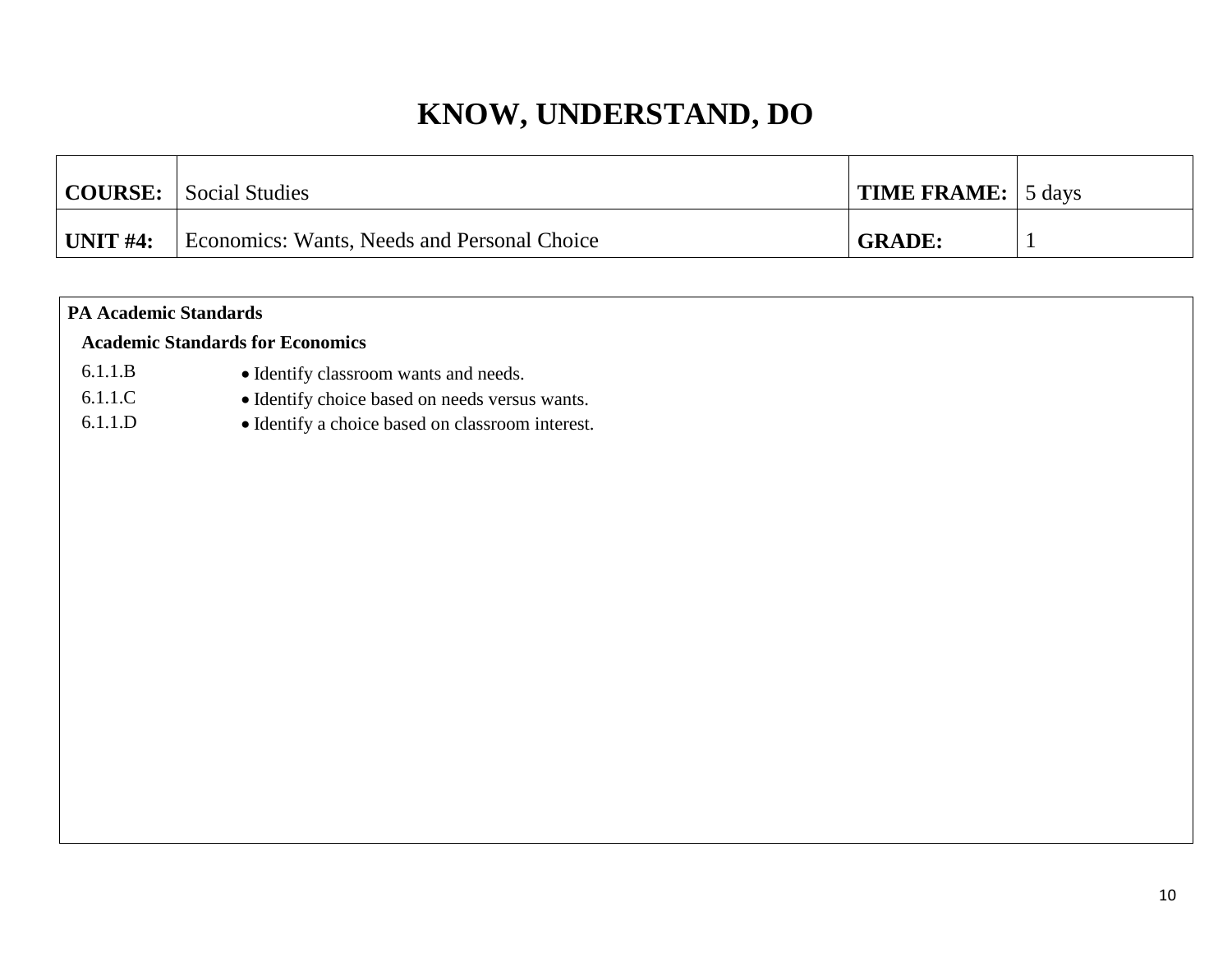|                  | <b>COURSE:</b> Social Studies               | $\vert$ TIME FRAME: $\vert$ 5 days |  |
|------------------|---------------------------------------------|------------------------------------|--|
| $\vert$ UNIT #4: | Economics: Wants, Needs and Personal Choice | <b>GRADE:</b>                      |  |

| <b>UNDERSTANDINGS</b><br>Individuals' wants and needs influence their economic choices. Supply and demand drive the economy.<br><b>COMMON ASSESSMENTS/CULMINATING ACTIVITY</b> |                                                                                                                                                                                     |  |
|--------------------------------------------------------------------------------------------------------------------------------------------------------------------------------|-------------------------------------------------------------------------------------------------------------------------------------------------------------------------------------|--|
| <b>KNOW</b><br>Peoples' needs and wants influence their choices.<br>Interest influences classroom choices.                                                                     | <b>DO</b><br>Distinguish between a choice made based on needs or wants.<br>Describe how a classroom vote determined a choice, such as juice<br>verses milk and slide verses swings. |  |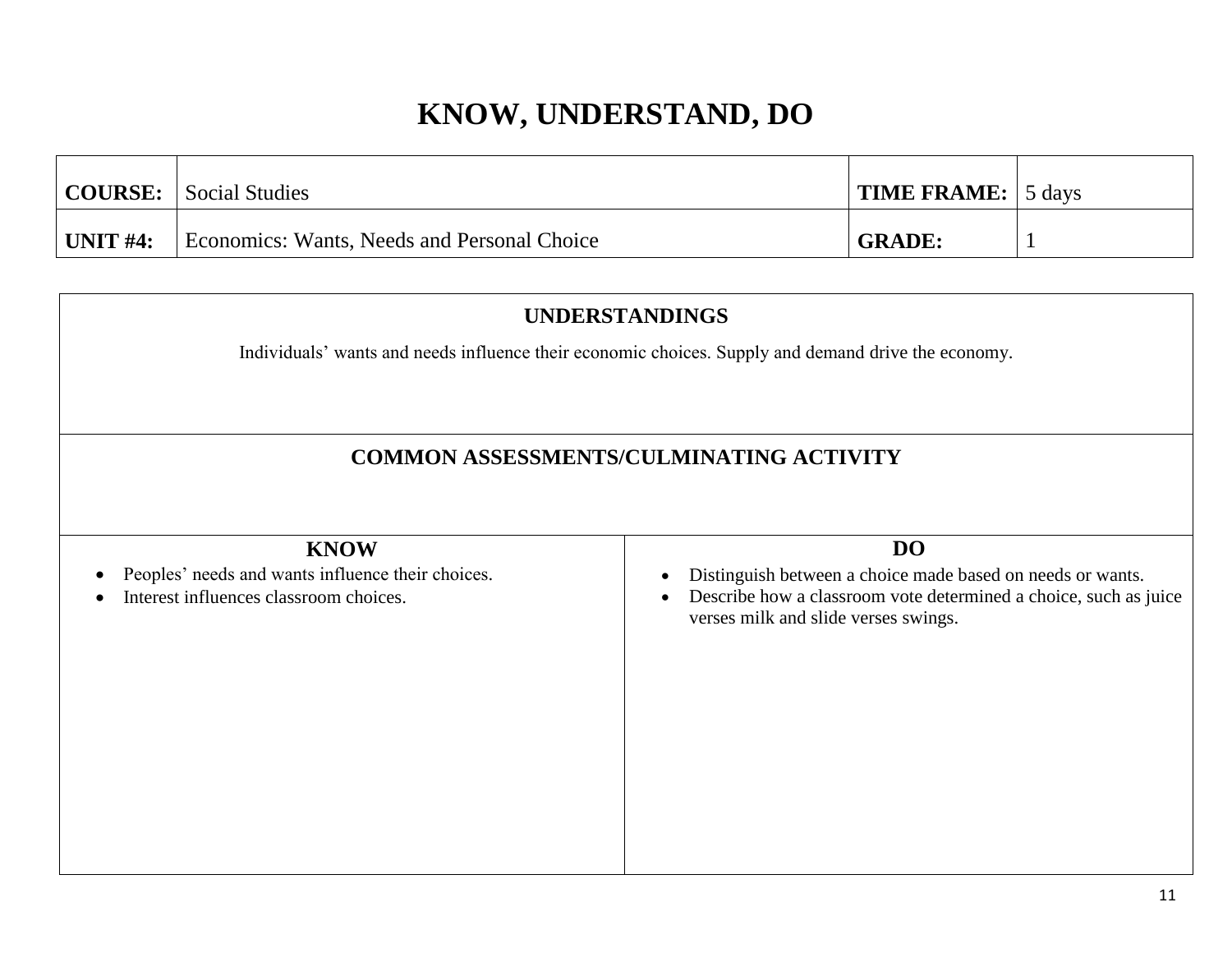|            | <b>COURSE:</b> Social Studies      | <b>TIME FRAME:</b> 15 days |  |
|------------|------------------------------------|----------------------------|--|
| UNIT $#5:$ | <b>History: American Landmarks</b> | <b>GRADE:</b>              |  |

#### **PA Academic Standards**

#### **Academic Standards for History**

8.3.1.B • Identify American landmarks and their significance.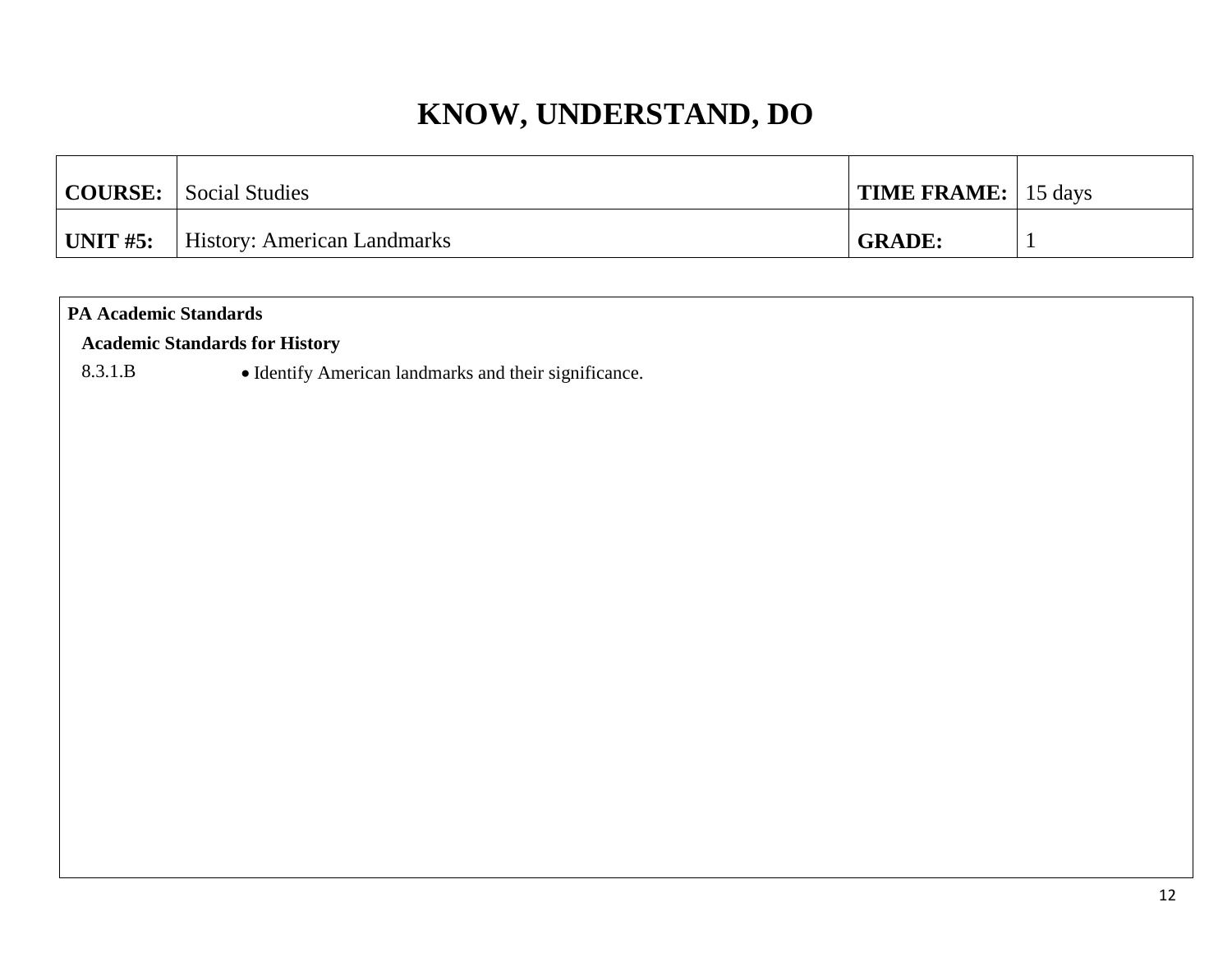|                  | <b>COURSE:</b> Social Studies      | <b>TIME FRAME:</b>   15 days |  |
|------------------|------------------------------------|------------------------------|--|
| $\vert$ UNIT #5: | <b>History: American Landmarks</b> | <b>GRADE:</b>                |  |

| <b>UNDERSTANDINGS</b><br>American symbols help tell the history of our country. People have helped change our country over time.                                           |  |  |  |  |
|----------------------------------------------------------------------------------------------------------------------------------------------------------------------------|--|--|--|--|
| <b>COMMON ASSESSMENTS/CULMINATING ACTIVITY</b>                                                                                                                             |  |  |  |  |
| DO<br><b>KNOW</b><br>There are American landmarks that tell the history and ideals of<br>Identify and explain the significance of American landmarks.<br>our country.      |  |  |  |  |
| American landmarks of significance include: Statue of Liberty,<br>Liberty Bell, White House, Lincoln Memorial, Washington<br>Memorial and Martin Luther King Jr. Memorial. |  |  |  |  |
|                                                                                                                                                                            |  |  |  |  |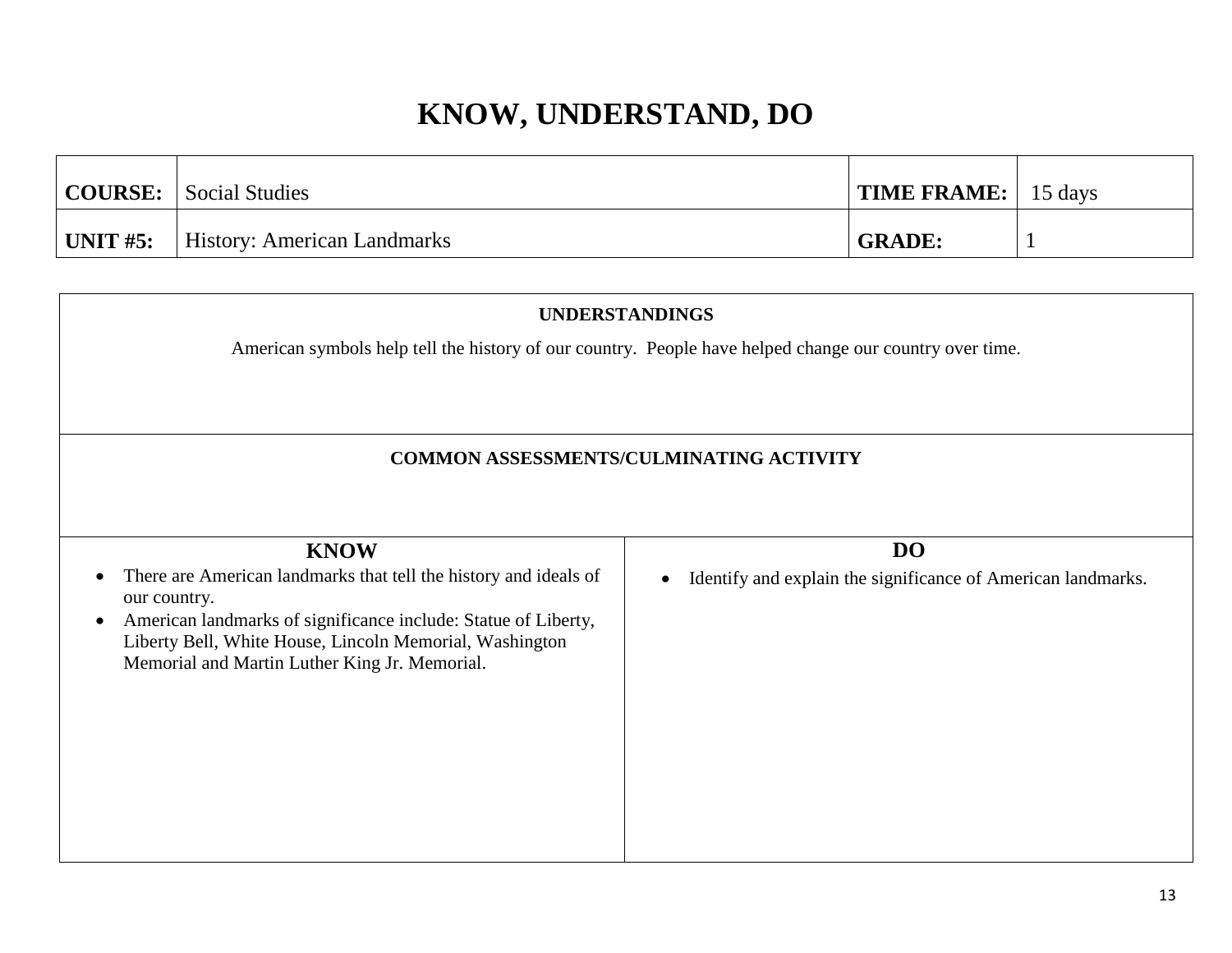|           | COURSE: Social Studies    | <b>TIME FRAME:</b> 15 days |  |
|-----------|---------------------------|----------------------------|--|
| 'UNIT #6: | History: Change Over Time | <b>GRADE:</b>              |  |

|                                       | <b>PA Academic Standards</b>                                            |  |  |
|---------------------------------------|-------------------------------------------------------------------------|--|--|
| <b>Academic Standards for History</b> |                                                                         |  |  |
| 8.3.1.A                               | • Identify Americans who played a significant role in American history. |  |  |
| 8.1.1.A                               | • Demonstrate an understanding of chronology.                           |  |  |
| 8.3.1.C                               | • Identify examples of change.                                          |  |  |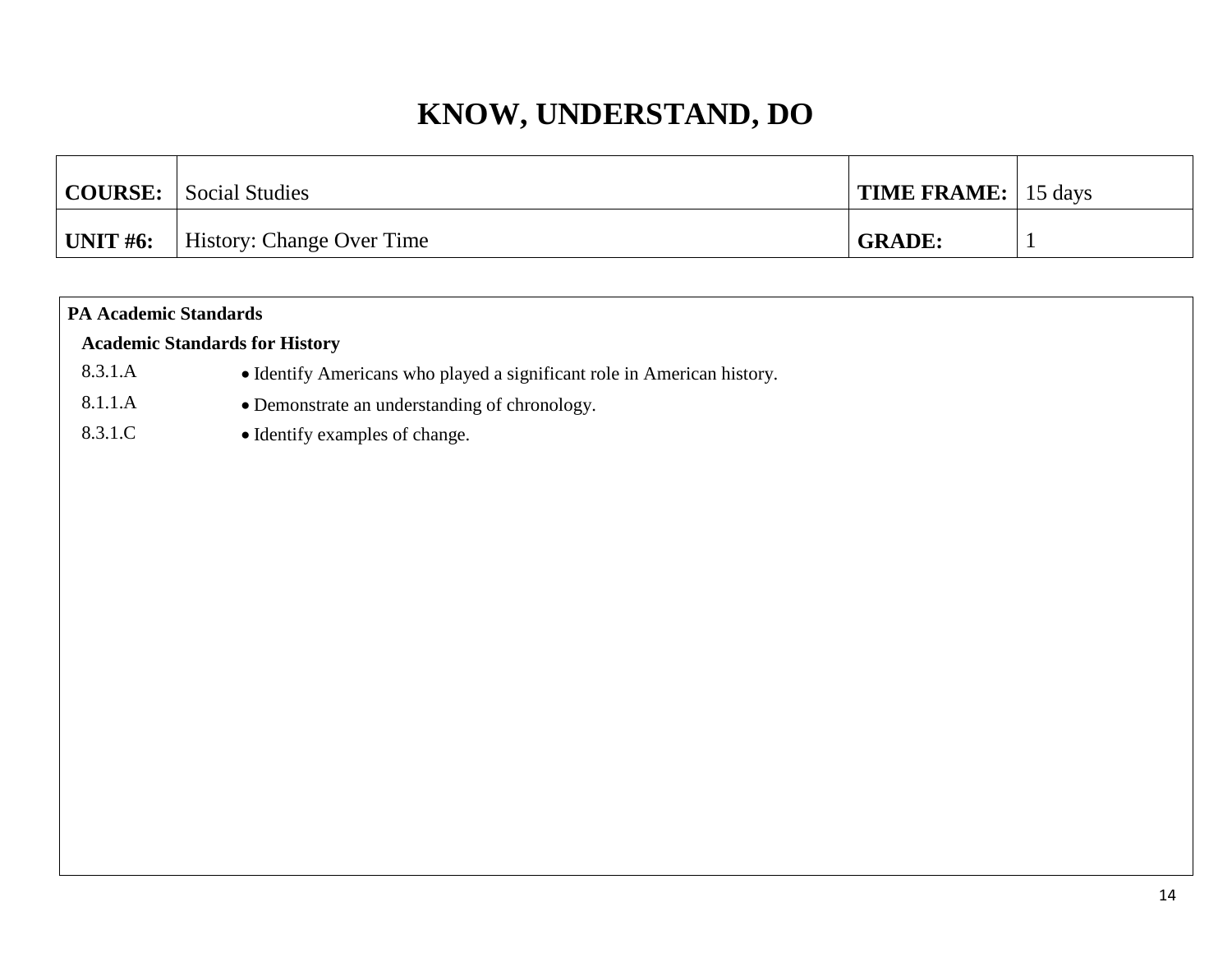| <b>COURSE:</b> Social Studies                      | <b>TIME FRAME:</b>   15 days |  |
|----------------------------------------------------|------------------------------|--|
| $\vert$ UNIT #6: $\vert$ History: Change Over Time | <b>GRADE:</b>                |  |

| <b>UNDERSTANDINGS</b>                                                                                                                                                                                                                                                                                                                                              |                                                                                                         |  |
|--------------------------------------------------------------------------------------------------------------------------------------------------------------------------------------------------------------------------------------------------------------------------------------------------------------------------------------------------------------------|---------------------------------------------------------------------------------------------------------|--|
|                                                                                                                                                                                                                                                                                                                                                                    | American symbols help tell the history of our country. People have helped change our country over time. |  |
|                                                                                                                                                                                                                                                                                                                                                                    |                                                                                                         |  |
|                                                                                                                                                                                                                                                                                                                                                                    |                                                                                                         |  |
|                                                                                                                                                                                                                                                                                                                                                                    | <b>COMMON ASSESSMENTS/CULMINATING ACTIVITY</b>                                                          |  |
|                                                                                                                                                                                                                                                                                                                                                                    |                                                                                                         |  |
| <b>KNOW</b>                                                                                                                                                                                                                                                                                                                                                        | <b>DO</b>                                                                                               |  |
| Over time there have been important Americans that have<br>changed our country.<br>Important Americans include, but are not limited to: George<br>$\bullet$<br>Washington- Led the American Revolution; Abraham Lincoln-<br>Passed the Emancipation Proclamation to end slavery; Martin<br>Luther King Jr. - Used non-violent resistance to change unfair<br>laws. | Examine how Americans helped our country change over time.                                              |  |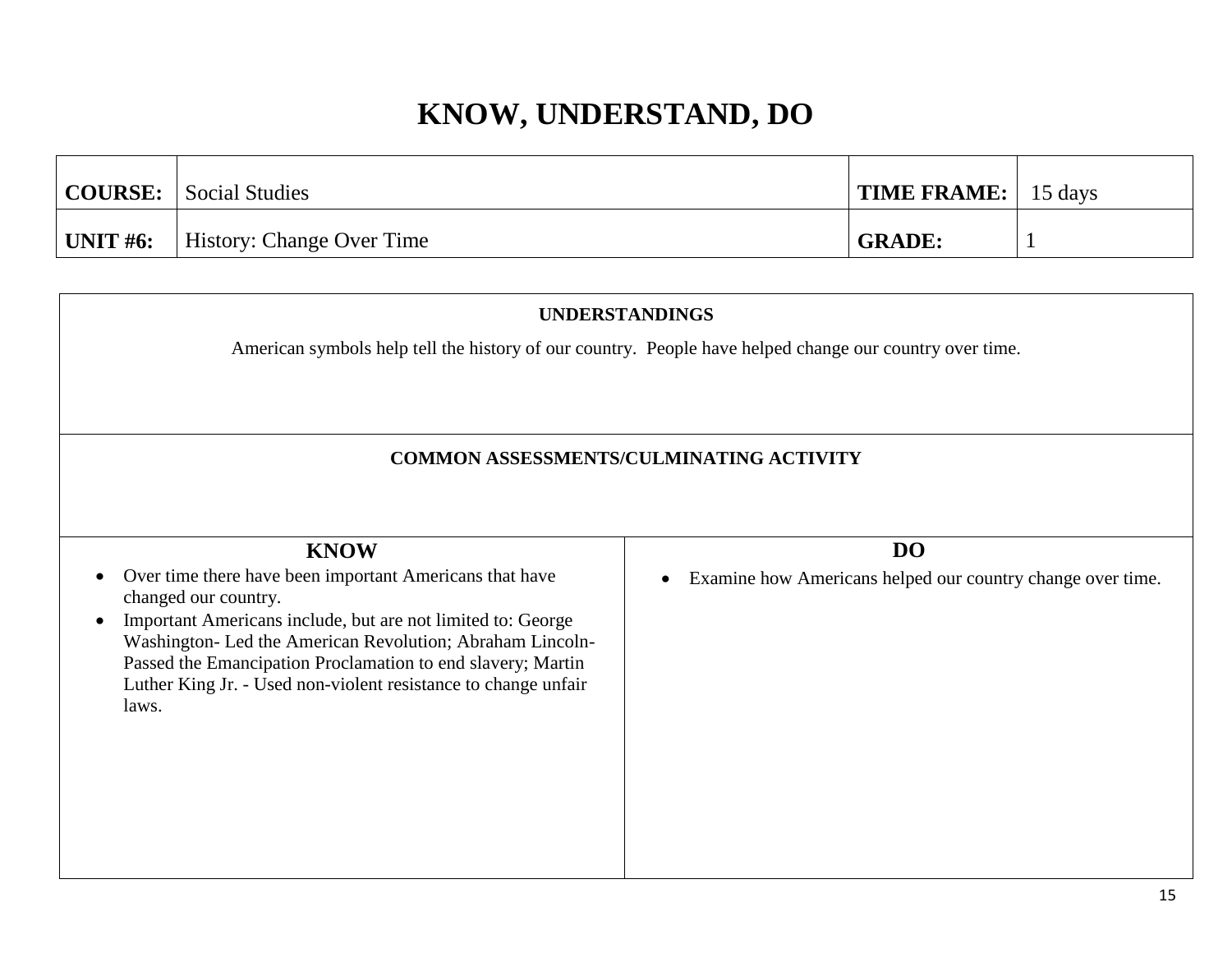|                 | <b>COURSE:</b> Social Studies      | <b>TIME FRAME:</b> 30 days |  |
|-----------------|------------------------------------|----------------------------|--|
| <b>UNIT #7:</b> | <b>History: Cultural Diversity</b> | <b>GRADE:</b>              |  |

| <b>PA Academic Standards</b>          |                                                                                          |  |  |  |
|---------------------------------------|------------------------------------------------------------------------------------------|--|--|--|
| <b>Academic Standards for History</b> |                                                                                          |  |  |  |
| 8.2.1.C                               | • Identify holiday and cultural celebrations in a community and why they are celebrated. |  |  |  |
| 8.4.1.A                               | • Explain why cultures celebrate.                                                        |  |  |  |
| 8.4.1.C                               | • Identify holidays and ceremonies of selected world cultures.                           |  |  |  |
|                                       |                                                                                          |  |  |  |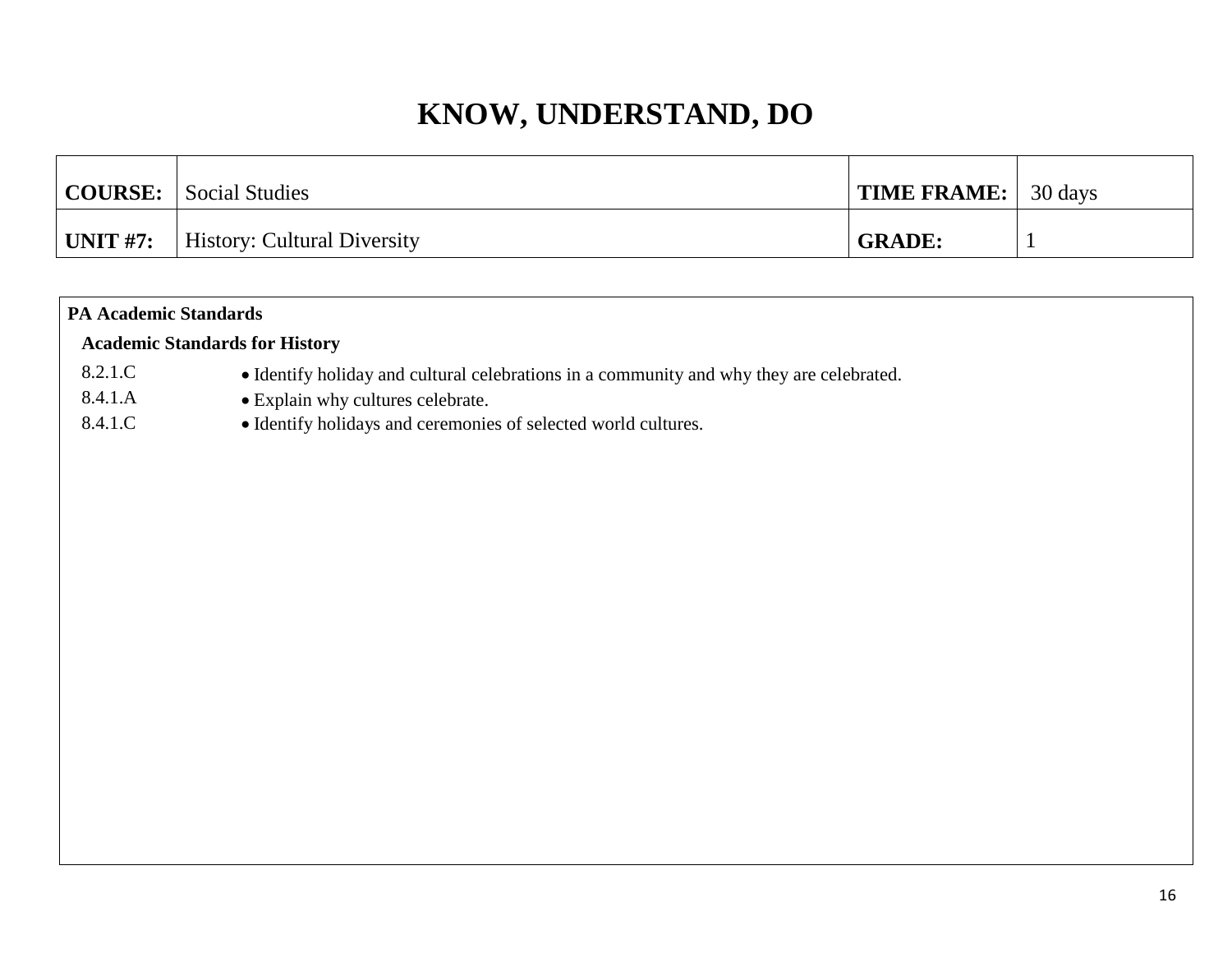|                 | <b>COURSE:</b> Social Studies      | <b>TIME FRAME:</b> 30 days |  |
|-----------------|------------------------------------|----------------------------|--|
| $\mid$ UNIT #7: | <b>History: Cultural Diversity</b> | <b>GRADE:</b>              |  |

| <b>UNDERSTANDINGS</b><br>Cultural diversity is demonstrated through different holiday celebrations.<br><b>COMMON ASSESSMENTS/CULMINATING ACTIVITY</b> |  |  |  |  |
|-------------------------------------------------------------------------------------------------------------------------------------------------------|--|--|--|--|
|                                                                                                                                                       |  |  |  |  |